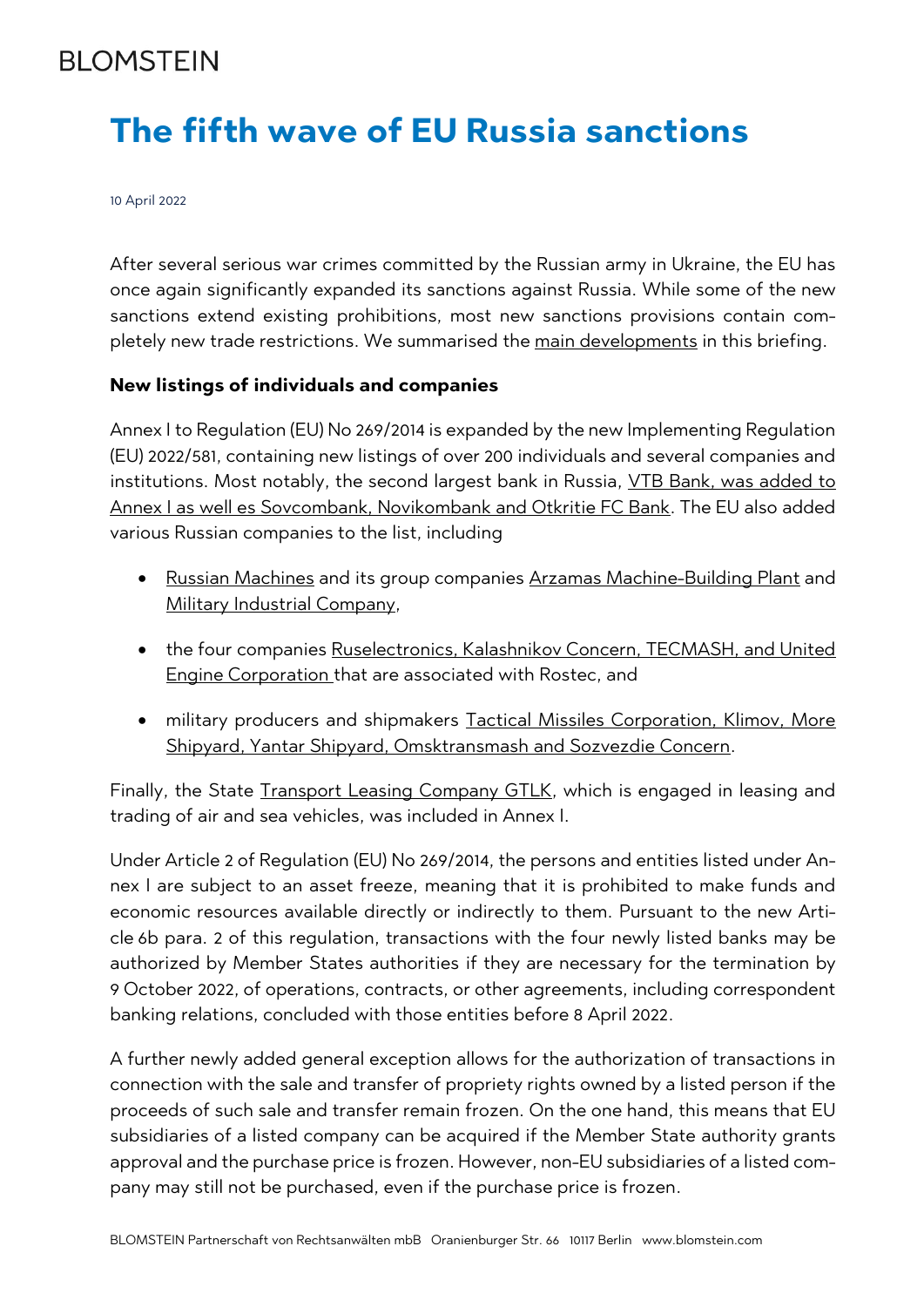# **BLOMSTEIN**

#### **Ban of ships and vessels from EU ports**

Pursuant to the new Article 3ea of Regulation (EU) No 833/2014, it is prohibited, as of 16 April 2022, to provide access to EU ports to any vessel registered under the flag of Russia. In order to prevent circumvention, this prohibition also covers vessels that have changed their Russian flag or their registration, to the flag or register of any other state after 24 February 2022. The prohibition is not limited to vessels carrying cargo but also includes specific yachts and recreational craft.

Article 3ea provides for exemptions, e.g. for vessels carrying natural gas or pharmaceutical, medical, agricultural and food products into the EU.

#### **Ban of Russian and Belarusian road transport companies from the EU**

According to newly inserted Article 3l of Regulation (EU) No 833/2014, road transport undertakings established in Russia are now prohibited from transporting goods by road into the EU. The provision permits transports until 16 April 2022 if they started before 9 April 2022 and the transport vehicle was already in the EU on 9 April 2022 or needs to transit through the EU in order to return to Russia. They are not banned if they transport mail as a universal service. Member State authorities can authorize the transport of specific goods, necessary for the purchase, import or transport, *inter alia*, of natural gas and oil, or pharmaceutical, medical, agricultural and food products into the EU.

Regulation (EC) No 765/2006 now provides for the same prohibition in connection with Belarusian road transport undertakings.

#### **Ban of Russian and Russian owned companies from public contracts**

Pursuant to new Article 5k of Regulation (EU) No 833/2014, Russian companies and individuals – as well as non-Russian companies majority-owned by, or acting on behalf or at the direction of Russian companies or individuals – are banned from public procurement procedures that are covered by the EU procurement directives (i.e. public contracts and concessions exceeding specific thresholds) as well as most procurement procedures that are subject to exemptions from these directives. The prohibition does not only apply to the contractor but also to subcontractors, suppliers or entities whose capacities are being relied on within the meaning of the public procurement directives, where they account for more than 10 % of the contract value. In our view, this covers also situations where more than one subcontractor or supplier jointly account for more than 10 % of the contract value.

Of equal importance is the fact that existing public contracts with these companies may no longer be continued. Such contracts must therefore be terminated immediately, unless an exemption applies. These exemptions cover, *inter alia*, contracts related to civil nuclear capabilities and facilities, intergovernmental cooperation in space programmes, the provision of strictly necessary goods or services which can only be provided by the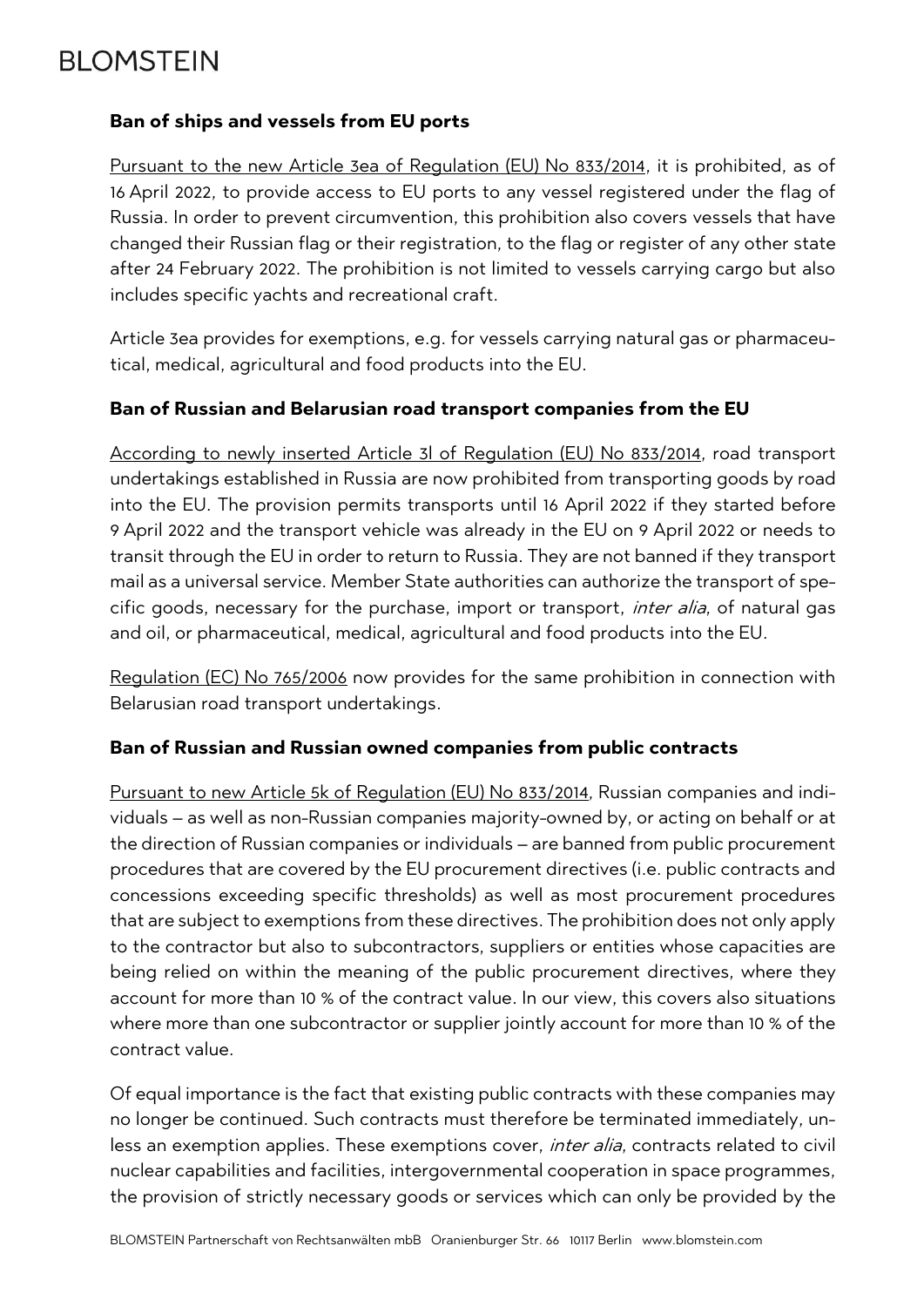# **BLOMSTEIN**

barred persons, as well as the purchase, import or transport of natural gas, oil, specific metals, or coal and other solid fossil fuels. Coal and other solid fossil fuels are only exempted until 10 August 2022 and if they are listed in Annex XXII to Regulation (EU) No 833/2014.

### **Prohibition of exports**

New Article 3k of Regulation (EU) No 833/2014 prohibits the sale, supply, transfer or export, directly or indirectly, of goods listed in Annex XXIII to anyone in Russia or for use in Russia. This is accompanied by prohibitions on the provision of related technical assistance, brokering services or other services, and on the provision of financing or financial assistance. Annex XXIII lists a whole range of goods on about 30 pages, including inter alia

- industrial robots.
- rail locomotives powered by electric accumulators, road tractors for semi-trailers, seats for aircraft and motor vehicles,
- additives for oil lubricants, finishing agents, biodiesel,
- steam turbines, specific engines and motors, supported catalysts, and specific brakes,
- specific tubes, pipes and hoses,
- chalk, specific products of iron and steel,
- chemicals and gases like Hydrogen, Nitrogen and Oxygen,
- colours, lakes and printing inks, films,
- doors and windows, specific wood, papers and paperboards,
- tiles, building bricks and roofing tiles,
- cranes, bulldozers, excavators, and shovel loaders as well as machinery for public works and building,
- fabrics and yarn.

Article 3k provides for a grandfathering clause that allows the execution until 10 July 2022 of contracts concluded before 9 April 2022. Member State authorities may authorize exports or services which are necessary for humanitarian purposes.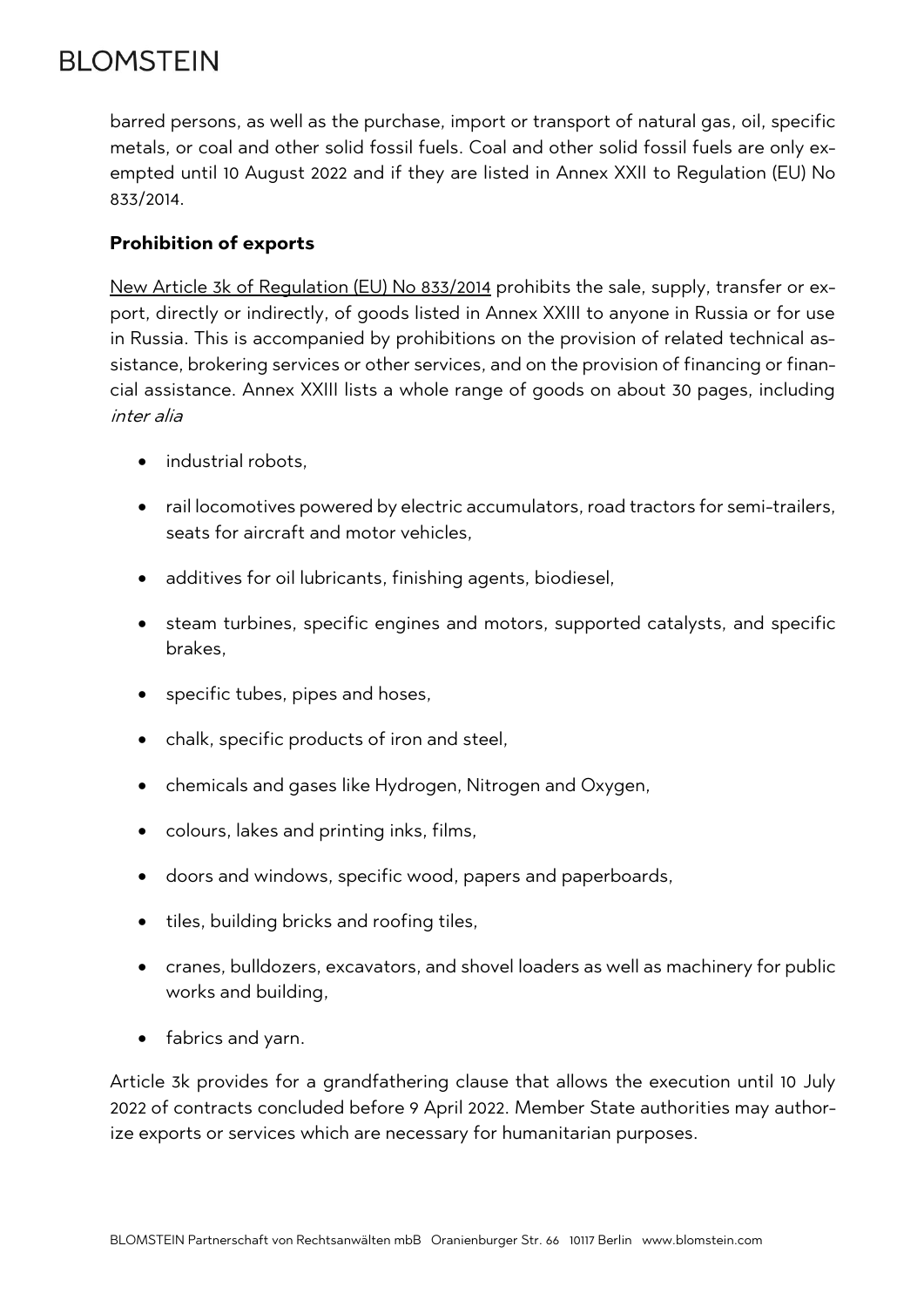# **BLOMSTEIN**

The already existing Annex VII, which concerns high-tech goods, is expanded to include, inter alia, certain equipment for oil production or exploration, quantum technology, microscopes and detectors, manufacturing equipment and machine tools.

Annex XVIII, which already lists luxury goods, now includes, among others, pearls and optical instruments.

### **Prohibition of imports**

New Article 3i of Regulation (EU) No 833/2014 prohibits to import or transfer, directly or indirectly, goods which are listed in Annex XXI into the EU if they originate in Russia or are exported from Russia. This prohibition is again accompanied by prohibitions on the provision of related technical assistance, brokering services or other services, and on the provision of financing or financial assistance. Annex XXI includes, *inter alia*, cement, phosphates, phenols, wood and wood products, silver, specific aluminium plates, fertilisers, pneumatic rubber tires, cruise ships, excursion boats, ferry-boats, cargo ships seafood and caviar. The prohibitions do not apply to the execution until 10 July 2022 of contracts concluded before 9 April 2022.

The newly added Article 3j of Regulation (EU) No 833/2014 sets out a very similar prohibition concerning coal and other solid fossil fuels listed in Annex XXII. The list of banned coal products includes, for instance, coal, lignite, peat, coke, pitch and pitch coke, coal gas as well as tar distilled from coal, from lignite or from peat. The grandfathering clause in Article 3j covers the execution until 10 August 2022 of contracts concluded before 9 April 2022.

#### **Further restrictions in connection with the financial sector**

Article 5b of Regulation (EU) No 833/2014 already set out a prohibition to accept any deposits from Russian individuals or companies if the total value of deposits exceeds EUR 100,000. This existing prohibition is now supplemented in Article 5b para. 2 by another prohibition to provide crypto-asset wallet, account or custody services to Russian individuals or companies if the total value of crypto-assets per wallet, account or custody provider exceeds EUR 10,000. This prohibition therefore already applies to a much smaller sum.

Pursuant to the newly inserted Article 5l of Regulation (EU) No 833/2014, it is prohibited to provide support, including financing and financial assistance or any other benefit under a Union, Euratom or Member State national programme and contracts within the meaning of Regulation (EU, Euratom) 2018/1046, to any legal person, entity or body established in Russia with over 50 % public ownership or public control. It is not entirely clear from the wording of the provision which exact conduct is prohibited. However, due to the reference to public budget funds, the provision is, in our view, to be understood